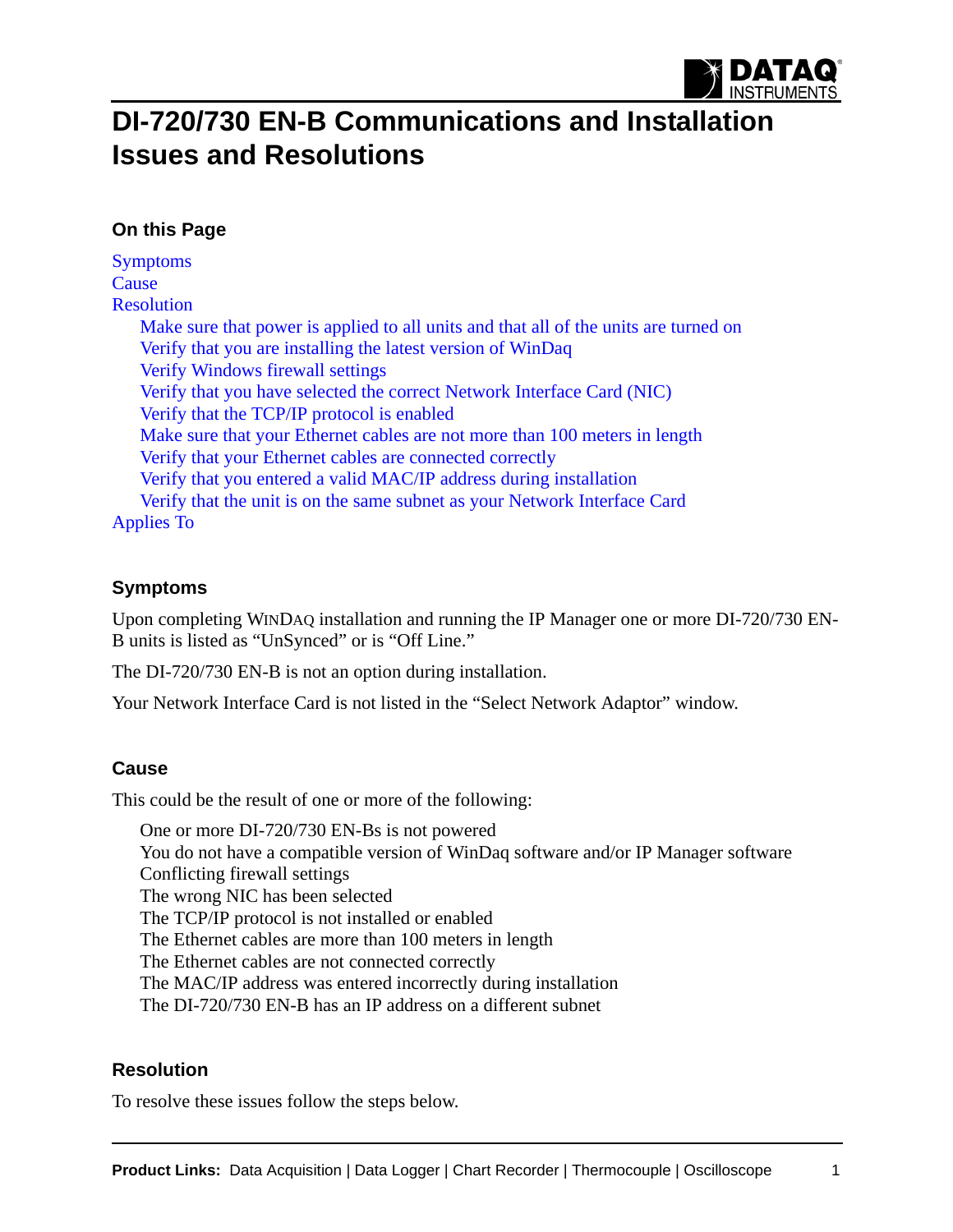

#### <span id="page-1-0"></span>**Make sure that power is applied to all units and that all of the units are turned on**

Ensure that each synced unit has its own power supply and that the power switch on each unit is in the "on" position.

#### <span id="page-1-1"></span>**Verify that you are installing the latest version of WinDaq**

You can download the latest version of WinDaq for your DI-720/730 EN-B at:

http://www.dataq.com/support/upgrades/record/g1lev3en.php.

**Note:** WINDAQ Pro/Pro+ users may need to pay an upgrade fee (\$200)

#### <span id="page-1-2"></span>**Verify Windows firewall settings**

Make sure that your Windows firewall does not block the WINDAQ IP Manager.

- 1. Double-click on "Windows Firewall" in the Windows "Control Panel."
- 2. Select the "Exceptions" tab and make sure that "IP Manager" is checked.

| <b>Windows Firewall</b>                                                                                                                                                                                            |  |  |  |  |
|--------------------------------------------------------------------------------------------------------------------------------------------------------------------------------------------------------------------|--|--|--|--|
| Exceptions<br>Advanced<br>General                                                                                                                                                                                  |  |  |  |  |
| Windows Firewall is blocking incoming network connections, except for the<br>programs and services selected below. Adding exceptions allows some programs<br>to work better but might increase your security risk. |  |  |  |  |
| Programs and Services:                                                                                                                                                                                             |  |  |  |  |
| Name                                                                                                                                                                                                               |  |  |  |  |
| ☑ File and Printer Sharing<br>■ HardwareManager                                                                                                                                                                    |  |  |  |  |
| <b>D</b> IP Manager                                                                                                                                                                                                |  |  |  |  |
| ■ LabVIEW 8.0 Development System                                                                                                                                                                                   |  |  |  |  |
| <b>☑</b> Remote Assistance                                                                                                                                                                                         |  |  |  |  |
| $\Box$ Remote Desktop<br><b>☑</b> UPnP Framework                                                                                                                                                                   |  |  |  |  |
|                                                                                                                                                                                                                    |  |  |  |  |
| Add Program<br>Add Port<br>Edit<br>Delete                                                                                                                                                                          |  |  |  |  |
| $\vee$ Display a notification when Windows Firewall blocks a program                                                                                                                                               |  |  |  |  |
| What are the risks of allowing exceptions?                                                                                                                                                                         |  |  |  |  |
| OK<br>Cancel                                                                                                                                                                                                       |  |  |  |  |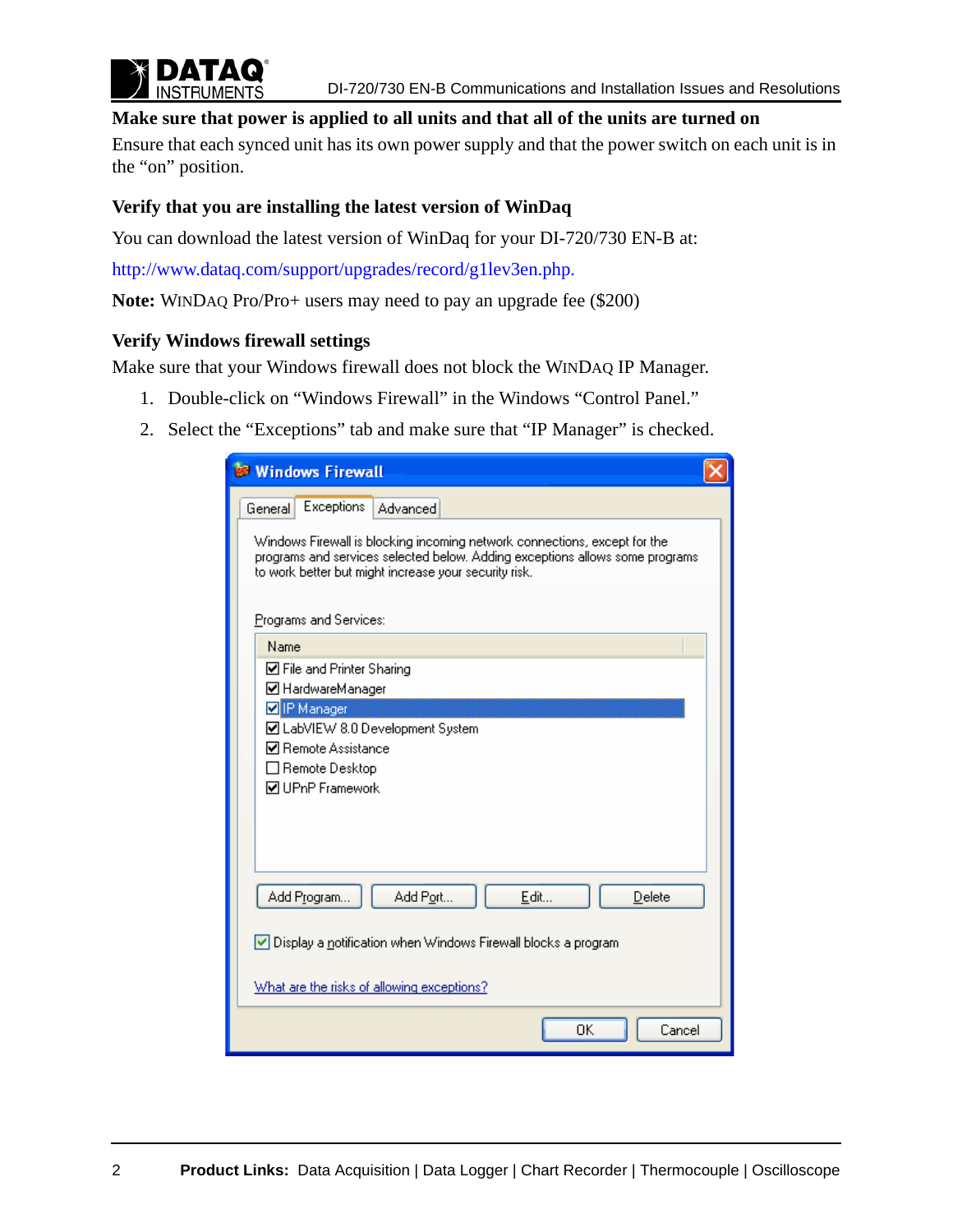

## <span id="page-2-0"></span>**Verify that you have selected the correct Network Interface Card (NIC)**

Upon running the IP Manager, be sure to select the network interface card that your DI-720/730 EN-B(s) is (are) connected to.

| <sup>12</sup> Select Network Adapter                                                                                         |    |  |        |  |  |
|------------------------------------------------------------------------------------------------------------------------------|----|--|--------|--|--|
| Highlight the Network to be used to access the hardware.                                                                     |    |  |        |  |  |
|                                                                                                                              |    |  |        |  |  |
| Description<br>Network IP Address                                                                                            |    |  |        |  |  |
| NETGEAR FA120 Adapter #3 - Packet Scheduler Mi<br>0.0.0.0<br>Intel(R) PRO/100 VE Network Connection - Packet<br>192.168.0.15 |    |  |        |  |  |
|                                                                                                                              |    |  |        |  |  |
|                                                                                                                              | Ш  |  |        |  |  |
|                                                                                                                              |    |  |        |  |  |
|                                                                                                                              | 0K |  | Cancel |  |  |
|                                                                                                                              |    |  |        |  |  |

## <span id="page-2-1"></span>**Verify that the TCP/IP protocol is enabled**

To enable the TCP/IP protocol:

- 1. Select "Network Connections" from the Windows Control Panel.
- 2. Right-click on "Local Area Connection" and select "Properties."



3. Click on the "Internet Protocol (TCP/IP)" check-box.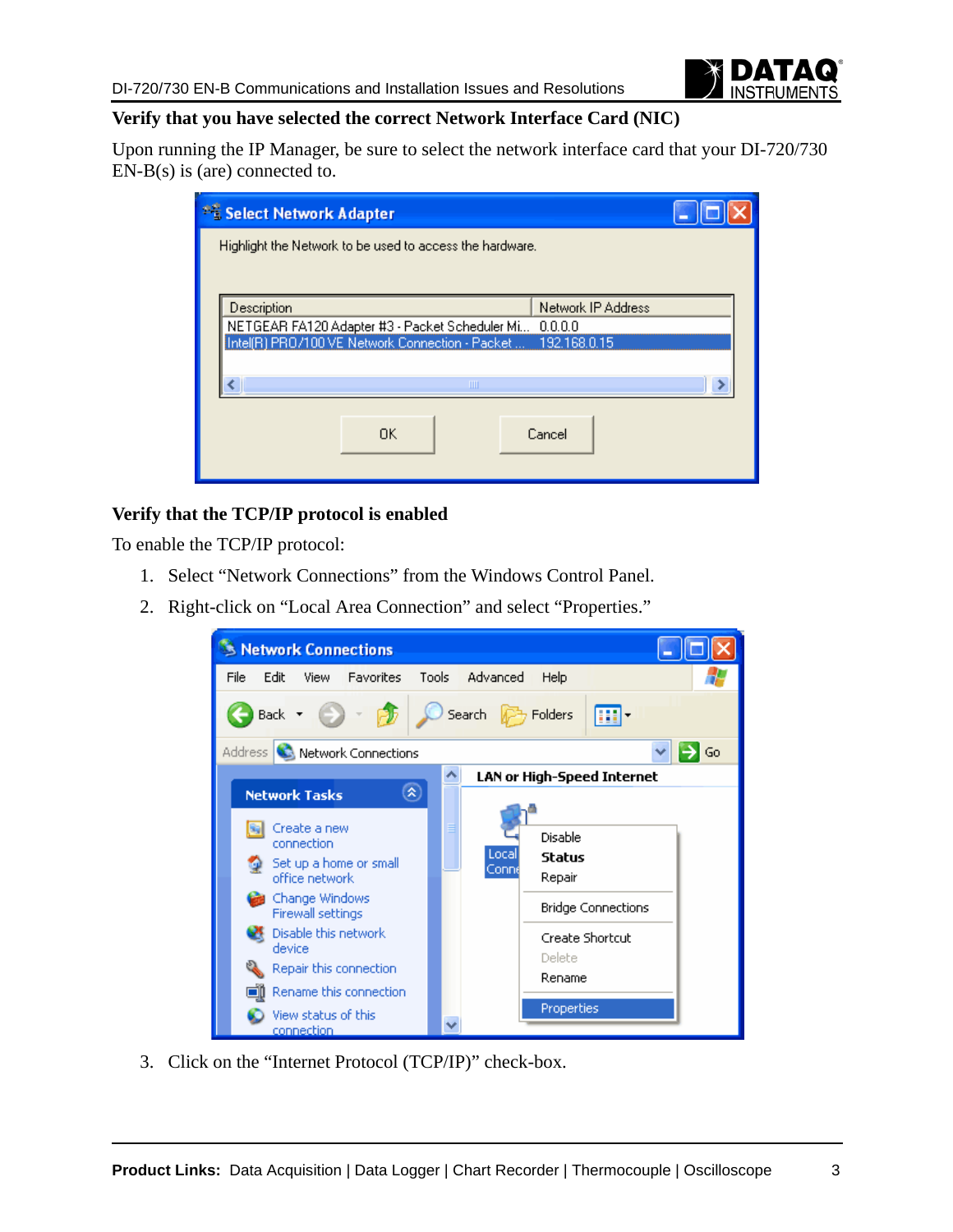

**Note:** If "Internet Protocol (TCP/IP)" is not listed, click the "Install" button to initiate installation.

| <b>L.</b> Local Area Connection Properties                                                                                                                                  |  |  |  |  |
|-----------------------------------------------------------------------------------------------------------------------------------------------------------------------------|--|--|--|--|
| General<br>Authentication Advanced                                                                                                                                          |  |  |  |  |
| Connect using:                                                                                                                                                              |  |  |  |  |
| ■■ Intel(R) PRO/100 VE Network Conne<br>Configure                                                                                                                           |  |  |  |  |
| This connection uses the following items:                                                                                                                                   |  |  |  |  |
| ☑ 및 Client for Microsoft Networks<br>☑ ■ File and Printer Sharing for Microsoft Networks<br>☑ 및 QoS Packet Scheduler<br>⊠ %™ Internet Protocol (TCP/IP)                     |  |  |  |  |
| Uninstall<br>Install<br>Properties<br>Description<br>Transmission Control Protocol/Internet Protocol. The default<br>wide area network protocol that provides communication |  |  |  |  |
| across diverse interconnected networks.                                                                                                                                     |  |  |  |  |
| $\vee$ Show icon in notification area when connected<br>$\vee$ Notify me when this connection has limited or no connectivity                                                |  |  |  |  |
| ΩK<br>Cancel                                                                                                                                                                |  |  |  |  |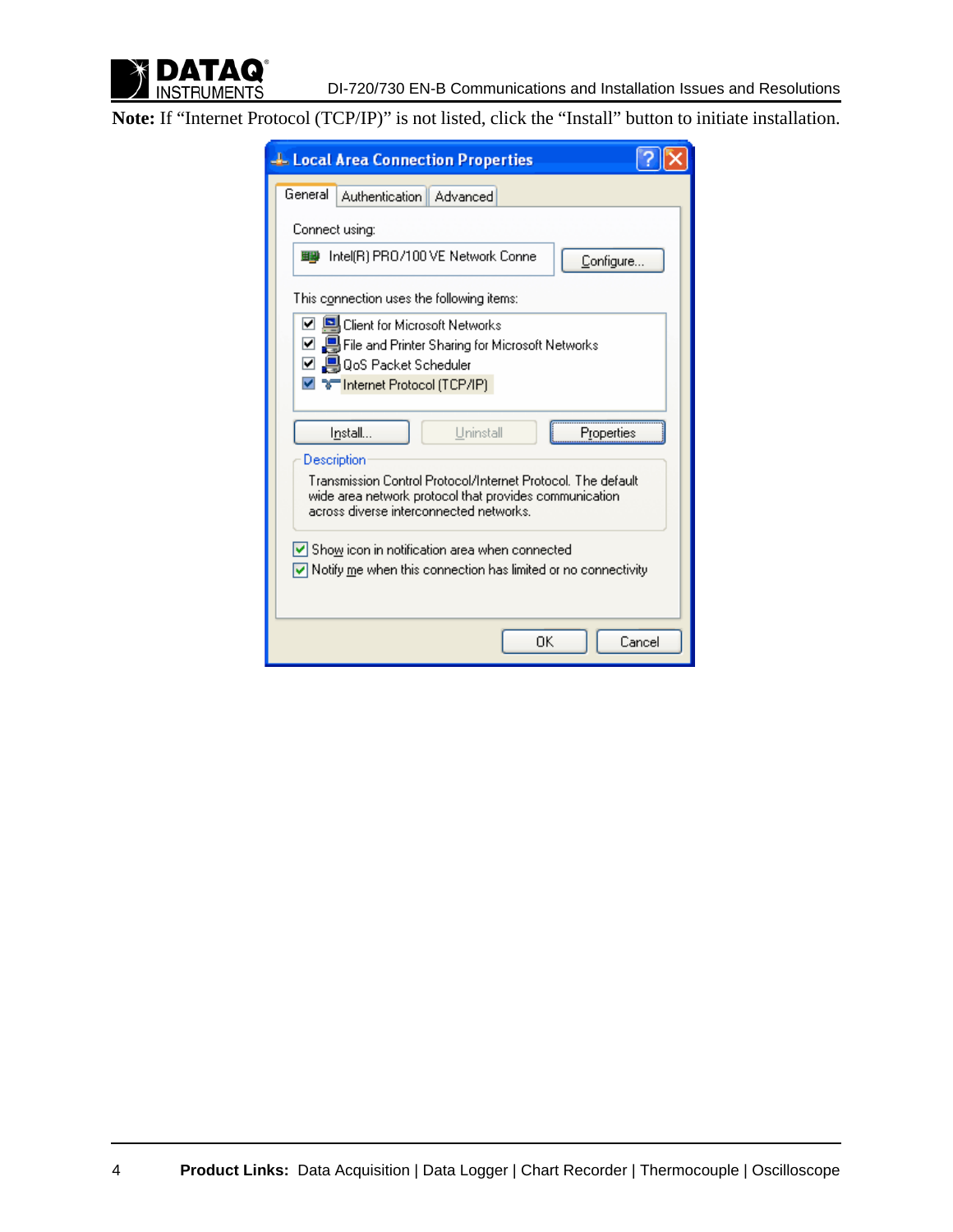

## <span id="page-4-0"></span>**Make sure that your Ethernet cables are not more than 100 meters in length**

The Ethernet cables connecting your DI-720/730 EN-B(s) to the PC and one synced unit to the next cannot exceed 100 meters in length.



## <span id="page-4-1"></span>**Verify that your Ethernet cables are connected correctly**

The "To PC" connection on the back of the first synced (unsynced) DI-720/730 EN-B should be connected to the Ethernet port of the PC or network. The "To PC" connection of the second synced unit should be connected to the "Expansion" connection of the first synced unit, the "To PC" connection on the third synced unit to the "Expansion" connection on the second synced unit, etc.

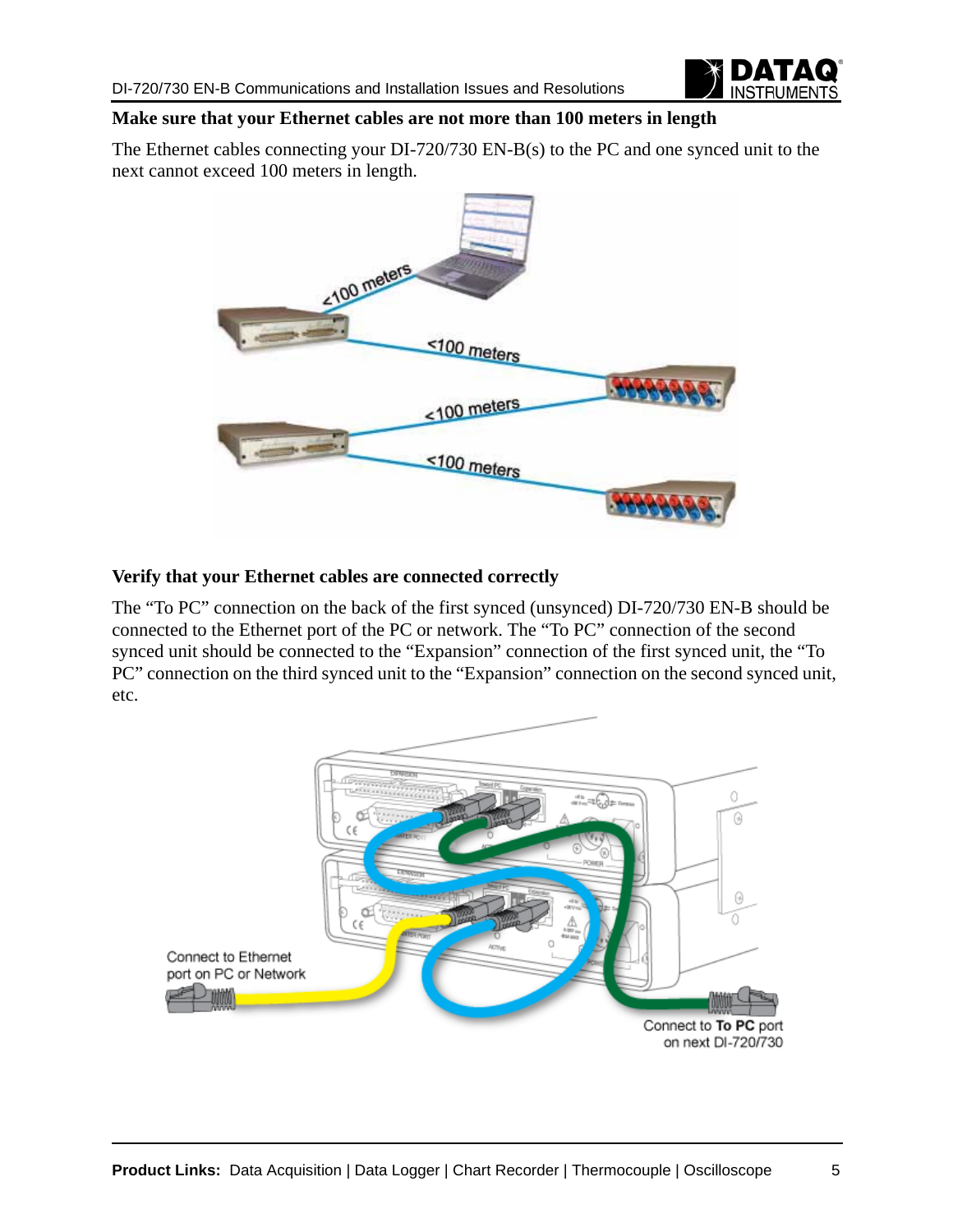

## <span id="page-5-0"></span>**Verify that you entered a valid MAC/IP address during installation**

Make sure that the MAC/IP address listed in the IP manager matches the MAC address on the bottom of your DI-720/730 EN-B (or the IP address assigned to the unit).

| * E Dataq TCP/IP Manager                                                |           |               |                     |                                    |  |
|-------------------------------------------------------------------------|-----------|---------------|---------------------|------------------------------------|--|
| Help                                                                    |           |               |                     |                                    |  |
| Shift + Click or Control + Click to select more than one synced device. |           |               |                     |                                    |  |
| Device                                                                  | Model     | <b>Status</b> | <b>IP Address</b>   | <b>MAC Address</b>                 |  |
| ⊟≌<br>Synced Group (Unit 2)                                             |           |               |                     |                                    |  |
| <b>MANA</b> Unit 2                                                      | DI-730ENB | Available     | 192.168.0.16        | 00:90:C2:CB:58:29                  |  |
| <b>MANA</b> Unit 1                                                      | DI-730ENB | Available     | 192.168.0.15        | 00:90:C2:C9:9E:8C                  |  |
|                                                                         |           |               |                     |                                    |  |
|                                                                         |           |               |                     |                                    |  |
|                                                                         |           |               |                     |                                    |  |
|                                                                         |           |               | <b>Find Devices</b> | Start<br>Start WinDag<br>Recording |  |
|                                                                         |           |               |                     |                                    |  |

## <span id="page-5-1"></span>**Verify that the unit is on the same subnet as your Network Interface Card**

Check to make sure that your DI-720/730 EN-B has an IP address on the same subnet as your interface card.

Allowing the DHCP server to assign an IP address will ensure that your DI-720/730 EN-B has an appropriate IP address.

To let the DHCP server assign an IP address:

- 1. Choose "Change IP Address" from the Dataq TCP/IP Manager
- 2. Select the "Allow DHCP server to assign IP Address"

| <sup>62</sup> Change Device IP Address                                                 |                            |        |
|----------------------------------------------------------------------------------------|----------------------------|--------|
| <b>IP Address</b><br>Allow DHCP server to assign IP Address<br>Set a static IP Address |                            |        |
| 168<br>192<br>۱ū                                                                       | 16<br><b>Remote Device</b> |        |
| Current IP Address:<br>192.168.0.16                                                    | OK.                        | Cancel |

When assigning a static IP address it is the customer's responsibility to make sure that the address is on the same subnet. Contact your system administrator for assistance.